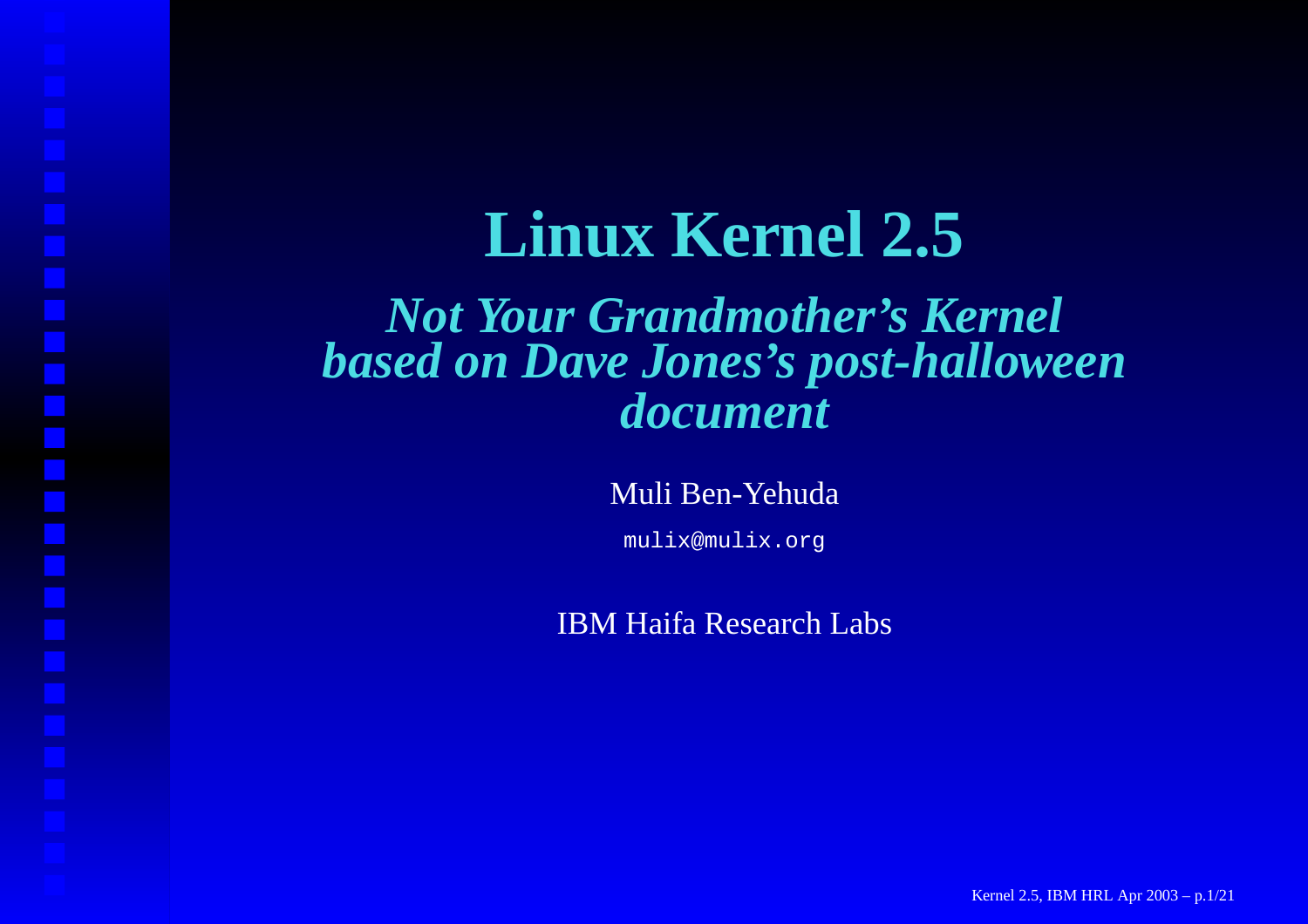# **Regressions and Deprecations**

- hptraid/promise RAID drivers are currently non functional and need updating.
- Some filesystems still need work (Intermezzo, UFS, HFS, HPFS..)
- A number of drivers don't compile. They need work to convert them to the new APIs.
- khttpd (kernel web server) is gone x15 can do it faster in user space.
- LVM1 has been removed, replaced with <sup>a</sup> better designed "device mapper".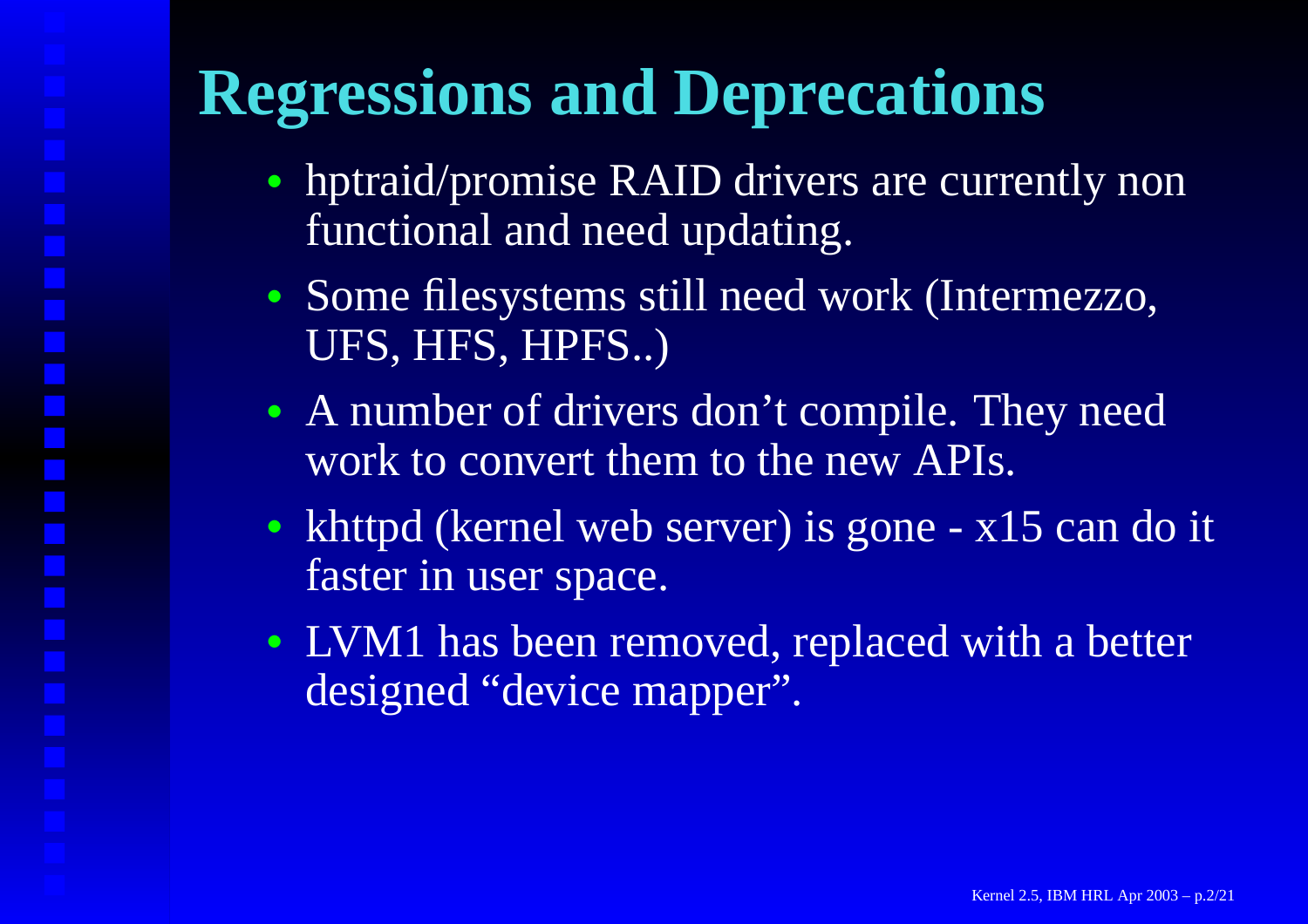#### **Modules**

- The in-kernel module loader go<sup>t</sup> re-implemented.
- You need replacement module utilities from http://www.kernel.org/pub/linux/kernel/people/rusty/
- Many modules are still broken, using the old API and semantics. They need converting to new way of doing things.
- New module semantics minimize races on module load and unload and simplify module handling code.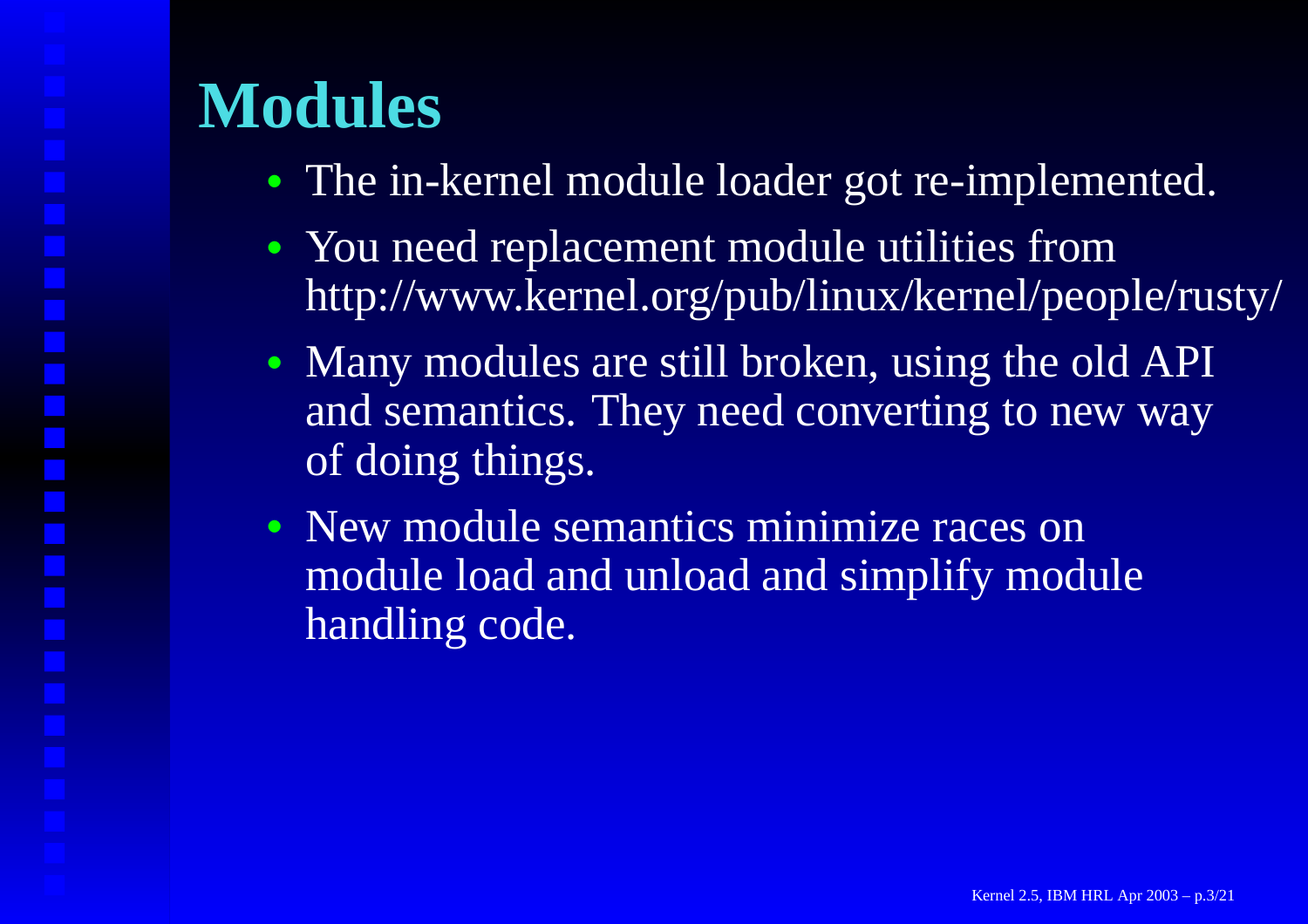# **VM Changes**

- The actual 'reverse mappings' par<sup>t</sup> of Rik van Riel's rmap vm was merged. VM behaviour under certain loads should improve.
- rmap allows the VM to know, given a memory page, which processes are using it - more intelligent decisions on heavy load and swapout.
- VM tunables in /proc.
- The bdflush() syscall is now officially deprecated.
- Better behaviour under load, better behaviour (the kernel actually boots) on "enterprise" machines.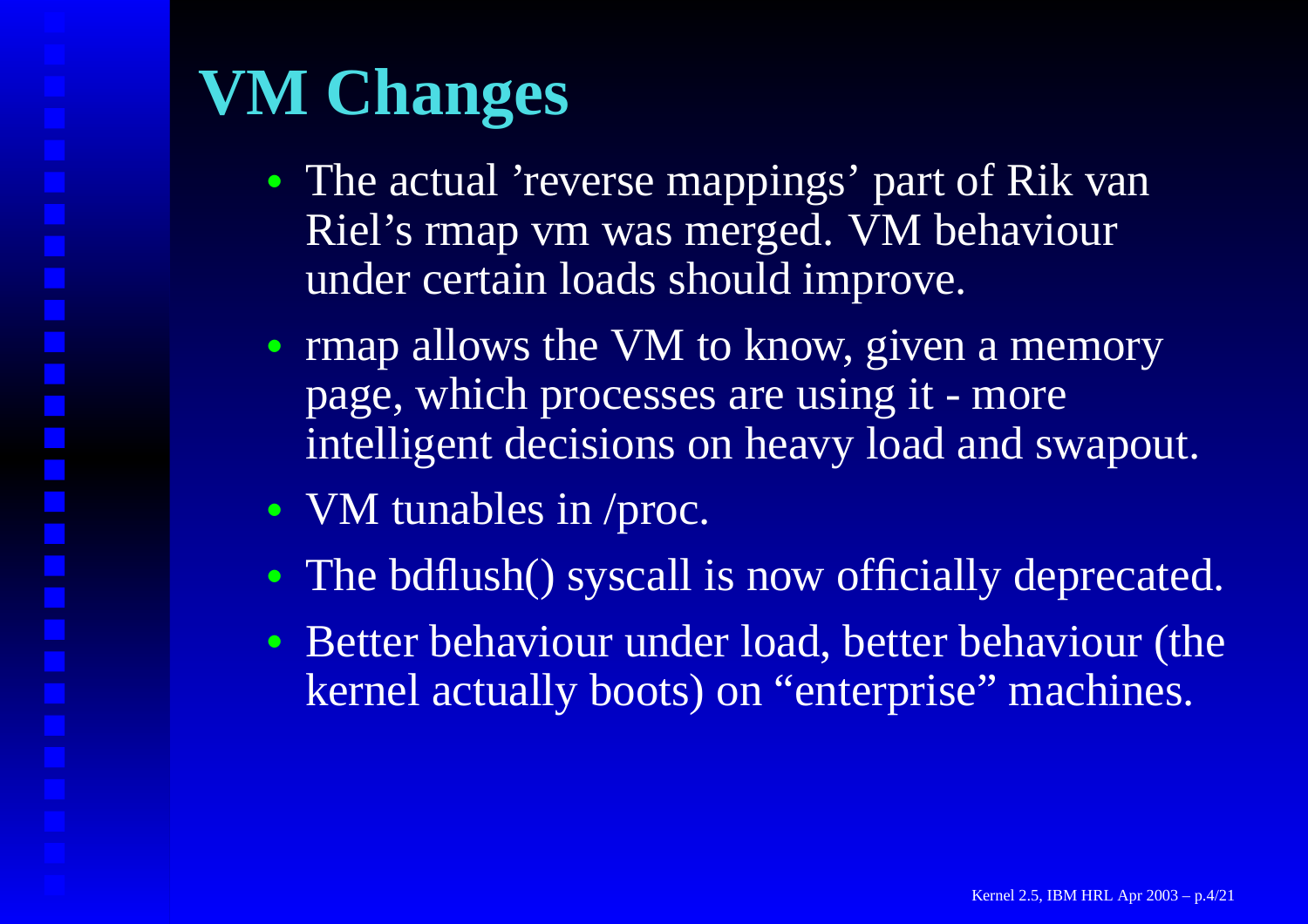# **Kernel Preemption**

- Users should notice much lower latencies especially in demanding multimedia applications.
- Code which is SMP safe should mostly be preemp<sup>t</sup> safe. But, there are still cases where preemption must be temporarily disabled where we do not. These areas occur in places where per-CPU data is used.
- Several subsystems are not known to be preemp<sup>t</sup> safe - be careful when enabling preempt.
- If you get "xxx exited with preempt count=n" messages in syslog, don't panic, these are non fatal, but are somewhat unclean. (Something is taking <sup>a</sup> lock, and exiting without unlocking)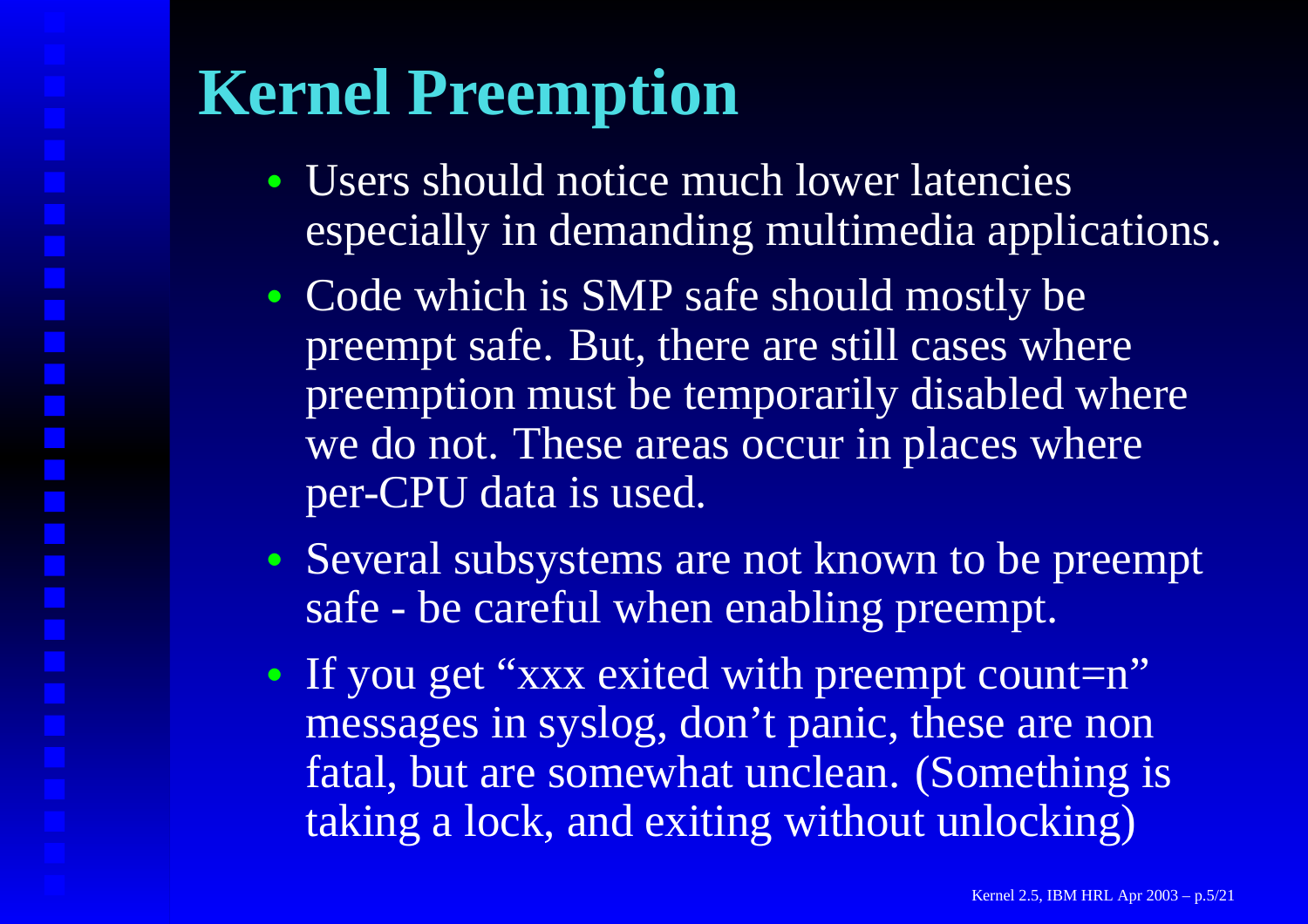# **Scheduler Improvements**

- Ingo Molnar reworked the process scheduler to use an O(1) algorithm.
- Users should notice no changes with low loads, and increased scalability with large numbers of processes, especially on large SMP systems.
- utilities for changing behaviour of the scheduler (binding processes to CPUs etc). http://tech9.net/rml/schedutils.
- sched\_yield() and yield() can now make you sleep for <sup>a</sup> *long* time.
- 2.5 adds system calls for manipulating a task's processor affinity: sched\_getaffinity() and sched\_setaffinity()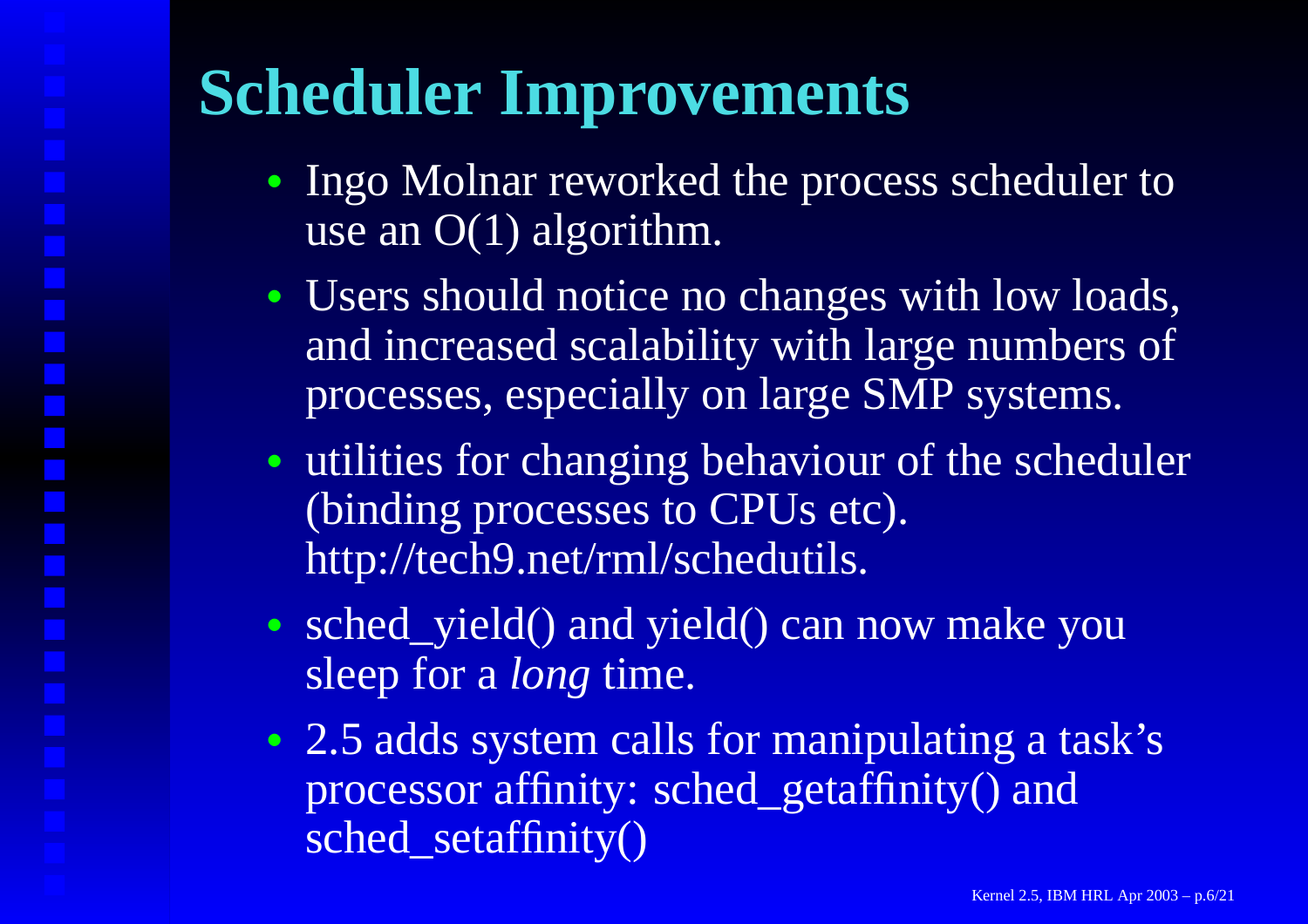# **Threading improvements**

- Lots of work went into threading improvements. Some of the features of this work are:
	- Generic pid allocator (arbitrary number of PIDs with no slowdown, unified pidhash).
	- POSIX thread signals stuff (atomic signals, shared signals, etc.)
	- Threaded coredumping suppor<sup>t</sup>
	- sys\_exit() speedups  $(O(1)$  exit)
	- Generic, improved futexes, vcache
	- API changes for threading.
- Users should notice is <sup>a</sup> significant speedup in basic thread operations this is true even for old-threading userspace libraries such as LinuxThreads.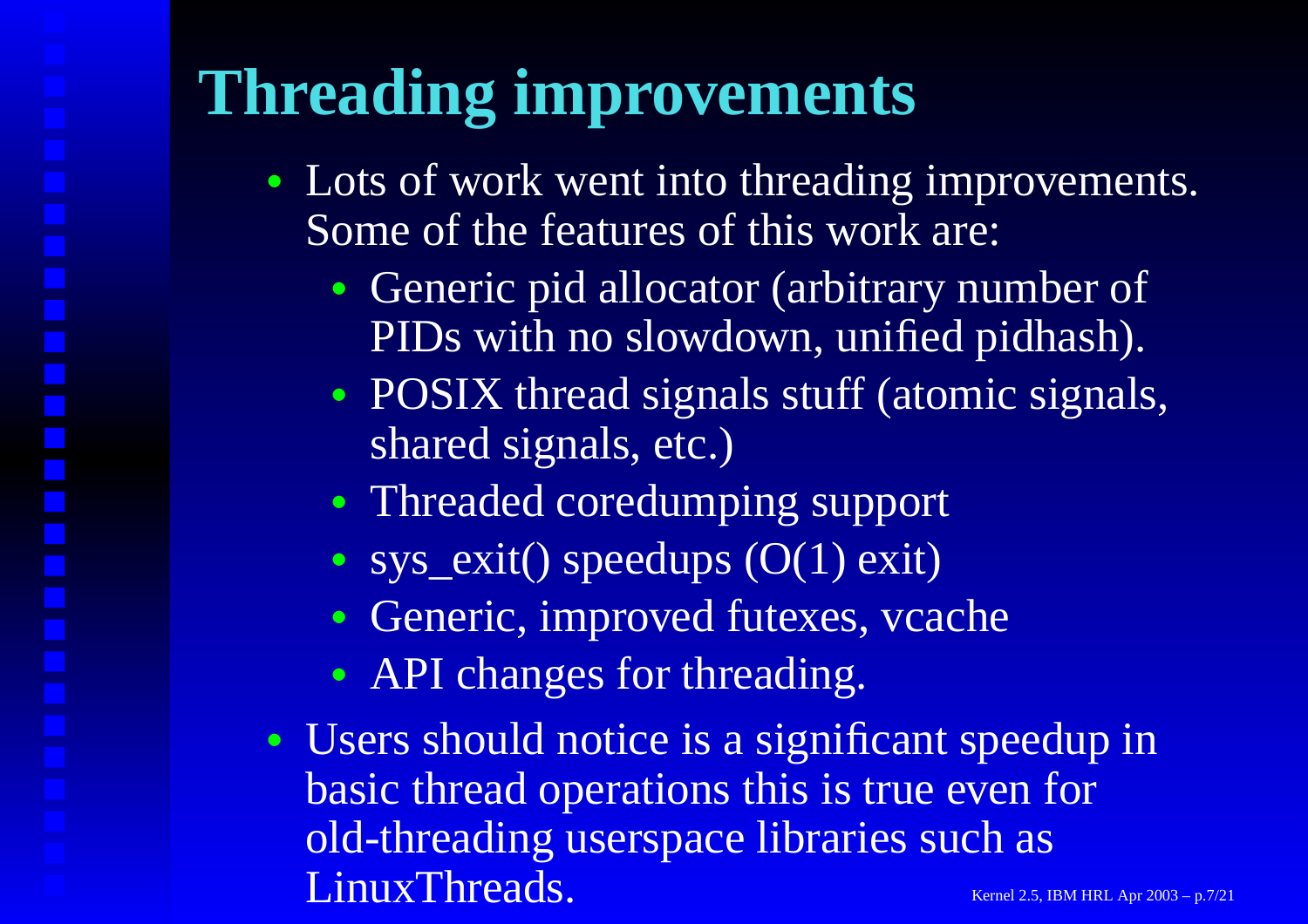### **Kernel build system**

- Quicker builds, less spontaneous rebuilds of files.
- make xconfig now requires the qt libraries.
- Make menuconfig/oldconfig has no user-visible changes other than speed, whilst numerous improvements have been made.
- make oldconfig *much* faster.
- 'help' 'allyesconfig' 'allnoconfig' 'allmodconfig'.
- "make" does <arch-zimage> and modules.
- "make -jN" is now the preferred parallel-make execution.
- There is no need to run 'make dep' at any stage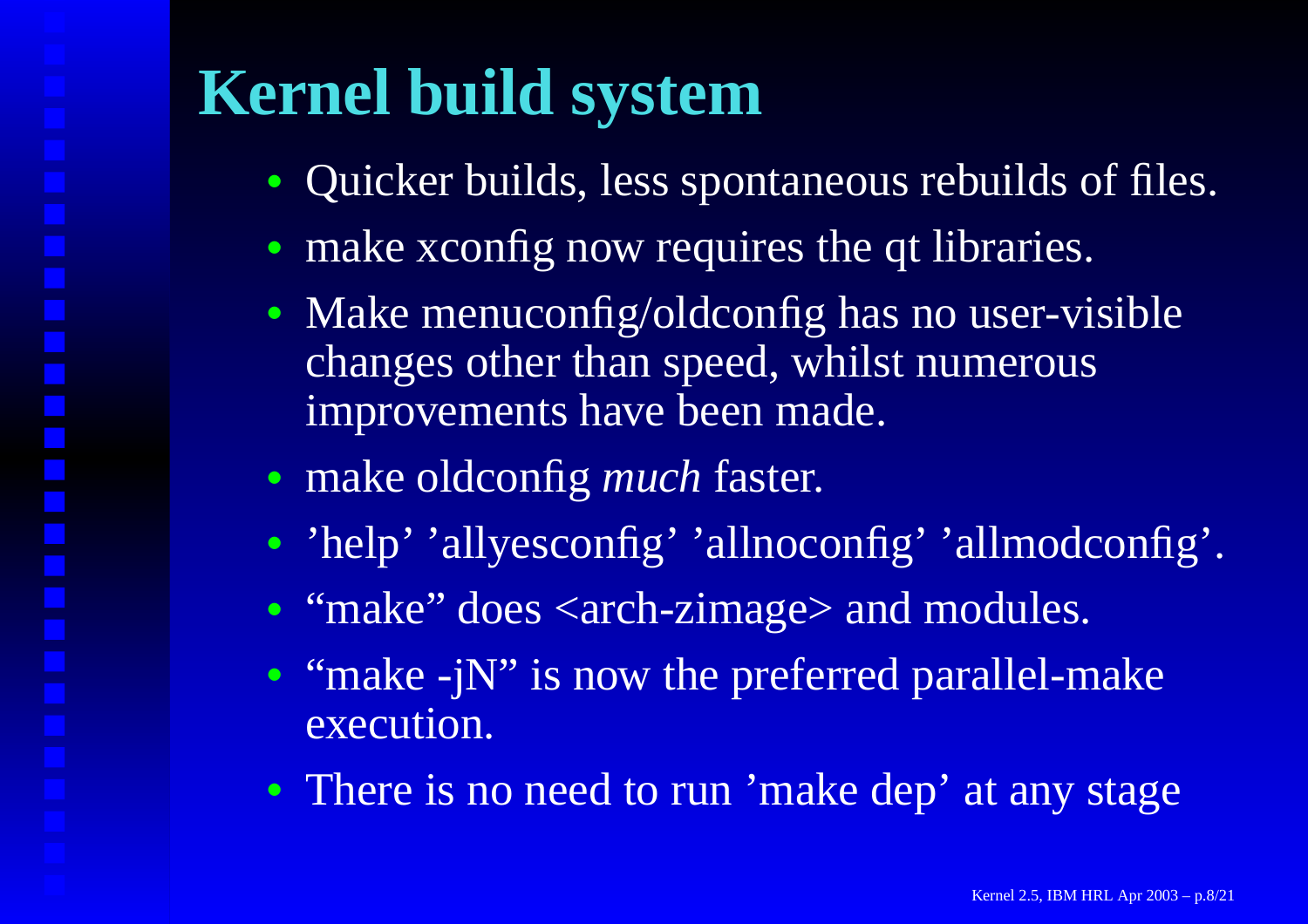# **IO subsystem**

- Considerable throughput improvements over 2.4 due to much reworking of the block and the memory managemen<sup>t</sup> layers.
- Assorted changes throughout the block layer meant various block device drivers had <sup>a</sup> large scale cleanup whilst being updated to newer APIs.
- O\_DIRECT improvements, size and alignment of data per device, not filesystem.
- Block devices can now access up to 16TB on 32-bit architectures, and up to 8EB on 64bit architectures.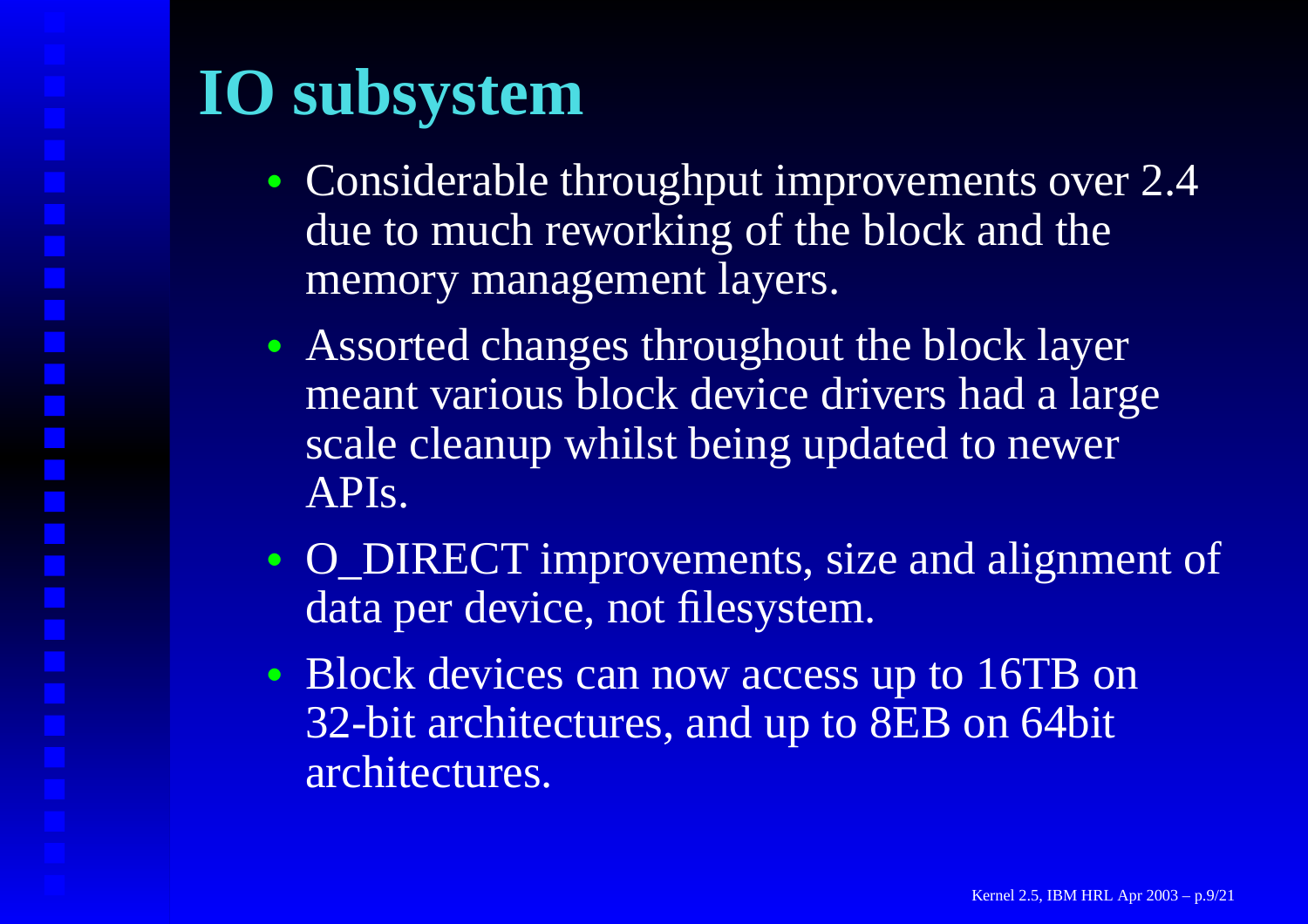#### **POSIX ACLs and Extended attributes**

- Finer grained access control lists to files, resources.
- Needs file system support, supported in 2.5 by EXT2, EXT3, others.
- Frequently requested feature from "enterprise" customers.
- $\bullet$ Userspace tools available at http://acl.bestbits.at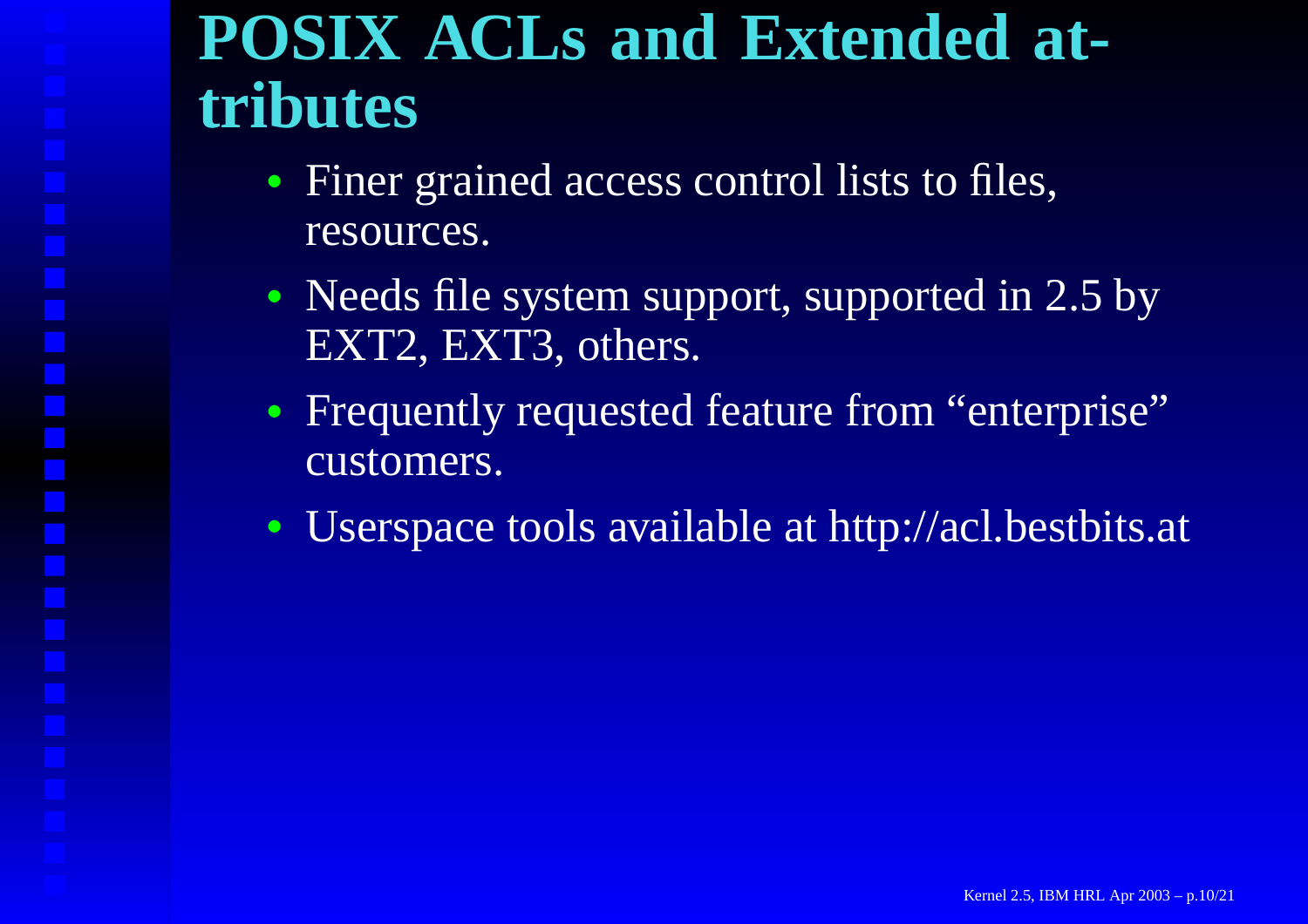#### **ALSA**

- Advanced Linux Sound Architecture. This offers considerably improved functionality over the older OSS drivers, but requires new userspace tools.
- Note that the OSS drivers are also still functional, and still present. Many features/fixes that went into 2.4 are still not applied to these drivers, and it's still unclear if they will remain when 2.6/3.0 ships. The long term goal is to ge<sup>t</sup> everyone moved over to (the superior) ALSA.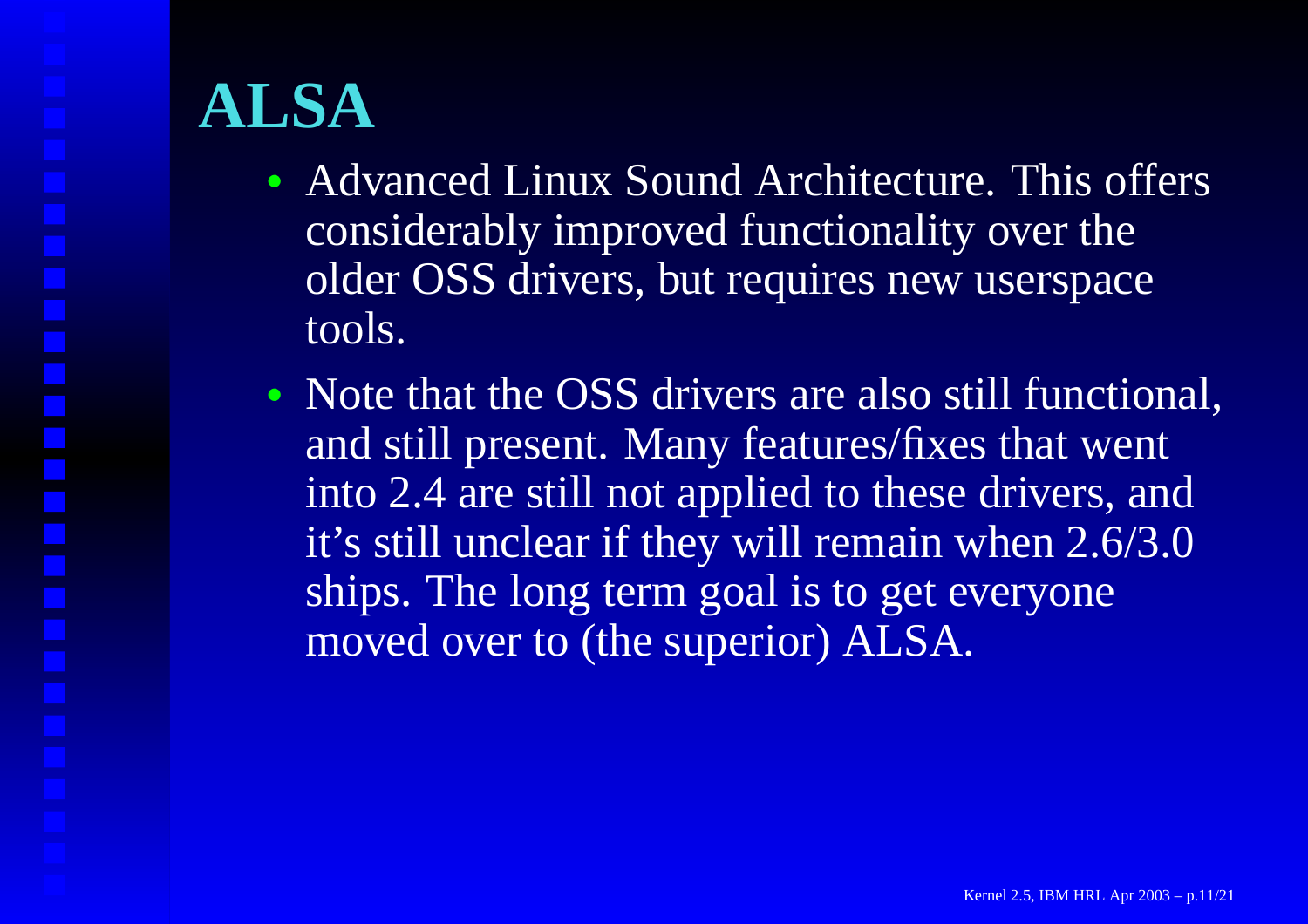# **System Calls**

- Systems that suppor<sup>t</sup> the SYSENTER extension (Basically Intel PPro and above, and AMD Athlons) now have <sup>a</sup> faster method of making the transition from userspace to kernelspace when <sup>a</sup> syscall is performed.
- Without an updated glibc, its unlikely that this will be noticable.
- sys\_call\_table is no longer exported to modules modules can't supply their own version of system calls.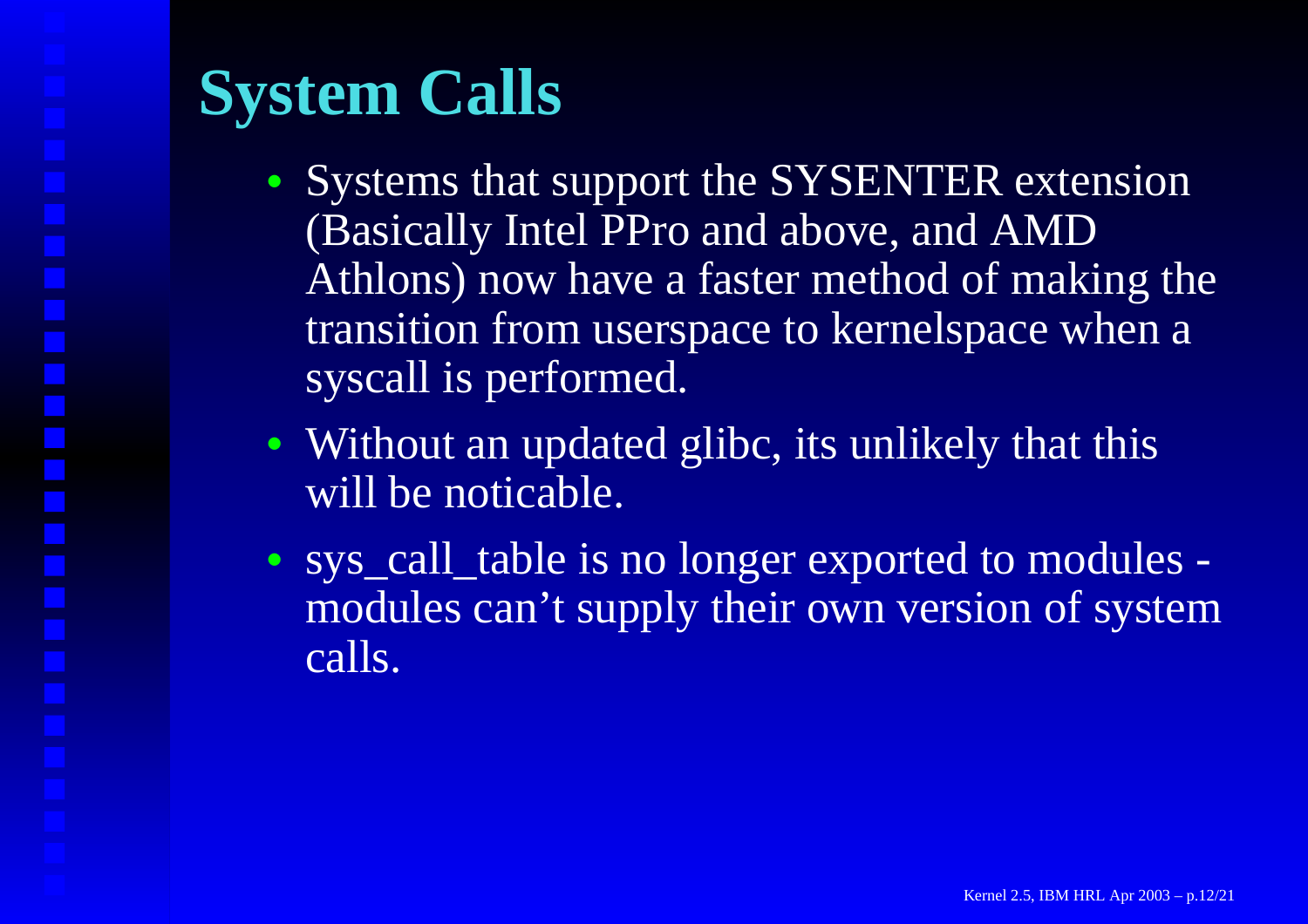#### **IDE**

- The IDE code rewrite was subject to much criticism in early 2.5.x, which pu<sup>t</sup> off <sup>a</sup> lot of people from testing. This work was then subsequently dropped, and reverted back to <sup>a</sup> 2.4.18 IDE status. Since then additional work has occured, but not to the extent of the first cleanup attempts.
- There are several Known problems with the current IDE code. IDE is biggest(?) show-stopper before 2.6.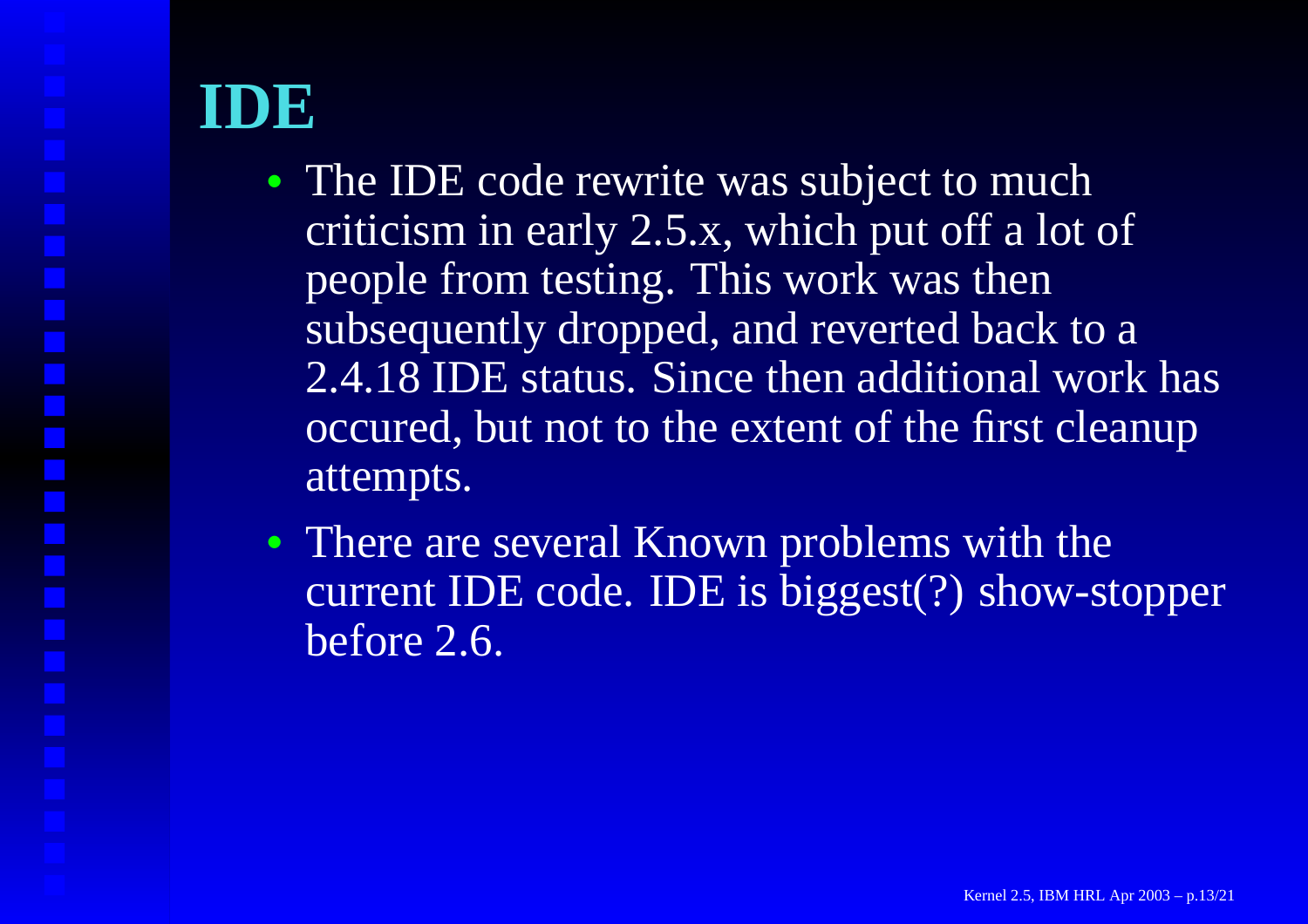### **SCSI**

- Various SCSI drivers still need work, many don't even compile currently.
- Various drivers currently lack error handling. These drivers will cause warnings during compilation due to missing abort: and reset: functions.
- Note, that some drivers have had these members removed, but still lack error handling.
- No major scsi infrastructure work done in 2.5.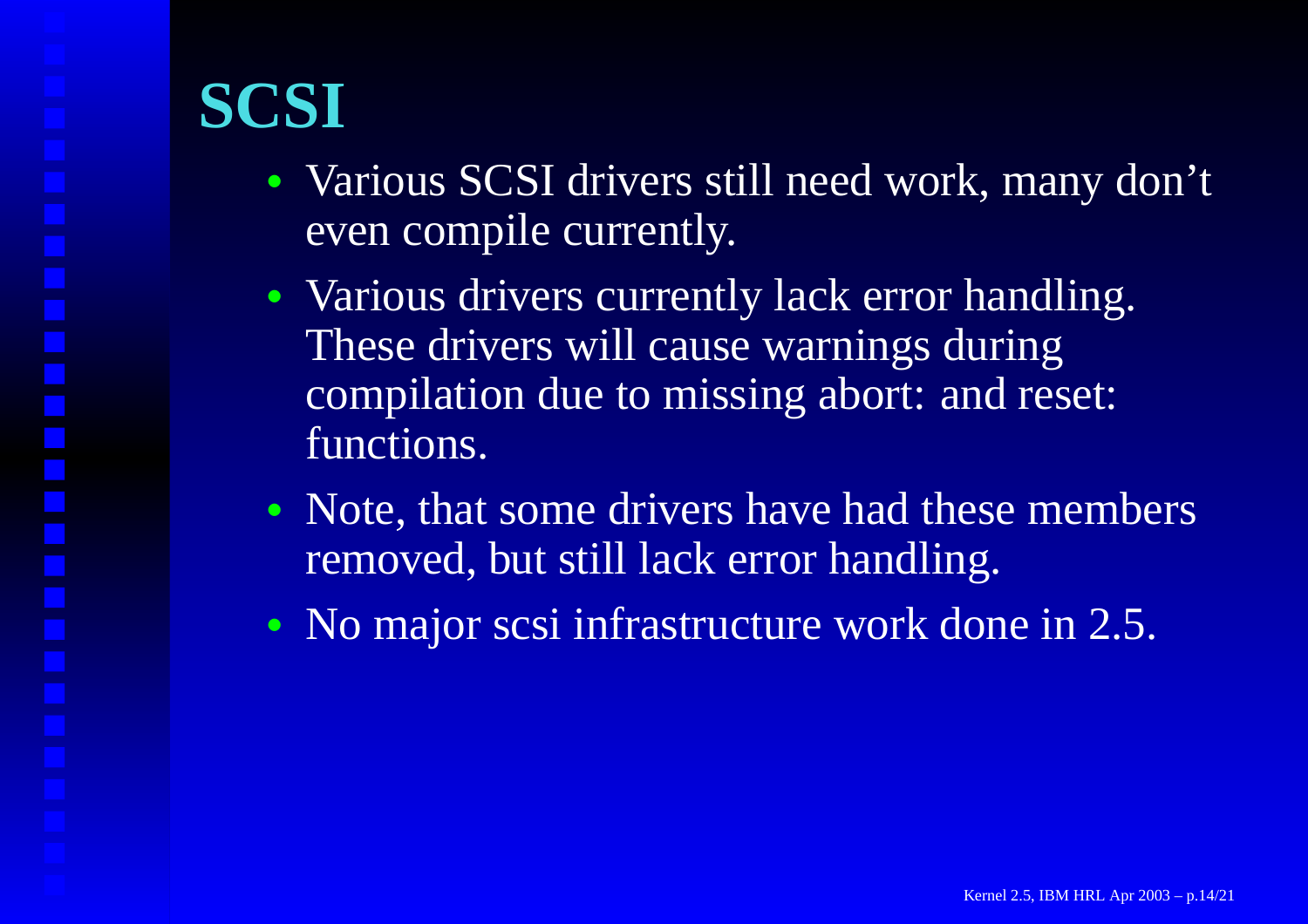#### **Filesystems**

- indexed directory support for EXT3.
- inode attributes (e.g. immutable) for reiserfs.
- Basic suppor<sup>t</sup> has been added for NFSv4 (server and client)
- sysfs a saner way for drivers to export their innards than /proc.
- IBM's JFS, SGI's XFS merged.
- HugeTLBfs Files in this filesystem are backed by large pages if the CPU supports them.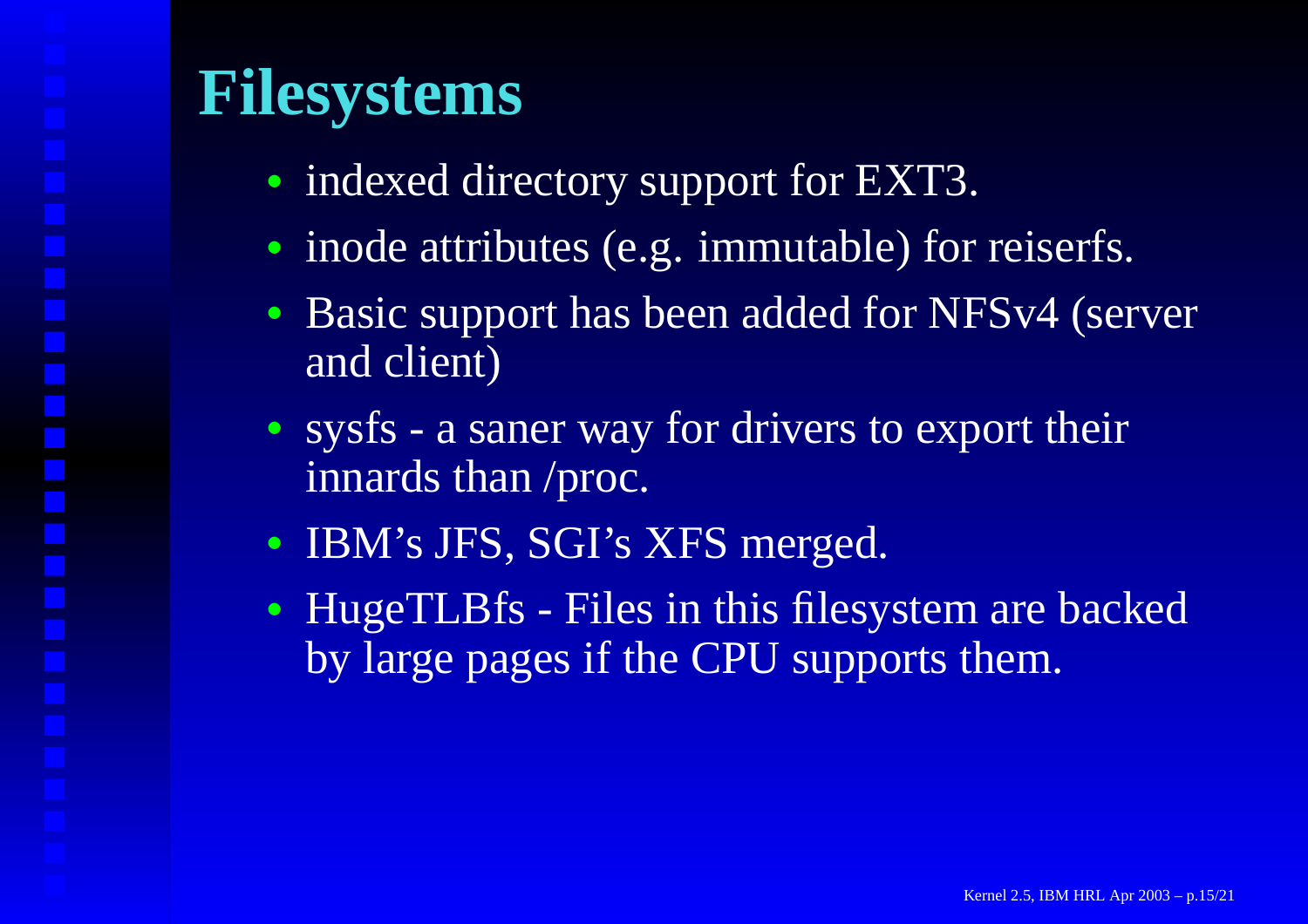#### **OProfile**

A system wide performance profiler has been included in 2.5. With this option compiled in, you'll ge<sup>t</sup> an oprofilefs filesystem which you can mount, that the userspace utilities talk to. The userspace utilities for this are very young, and still being developed. You can find out more at http://oprofile.sourceforge.net/oprofile-2.5.html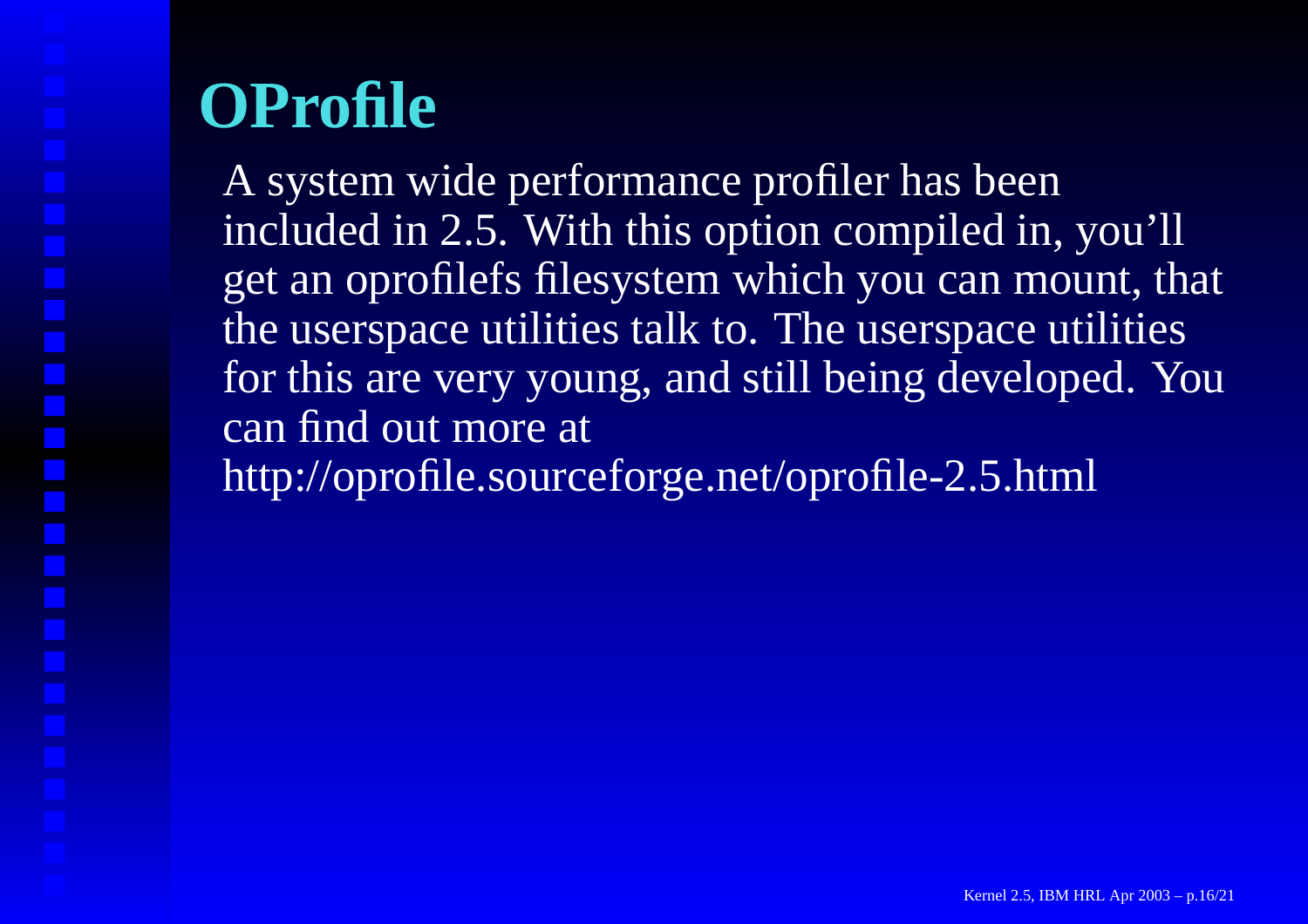# **User Mode Linux**

- UML is a port of the Linux kernel to a new architecture - Linux's own user space environment.
- or some kinds of kernel development (architecture independent, file systems, memory management), using UML is great.
- Also useful for web hosting, teaching students operating systems, etc.
- See http://user-mode-linux.sf.net for more information.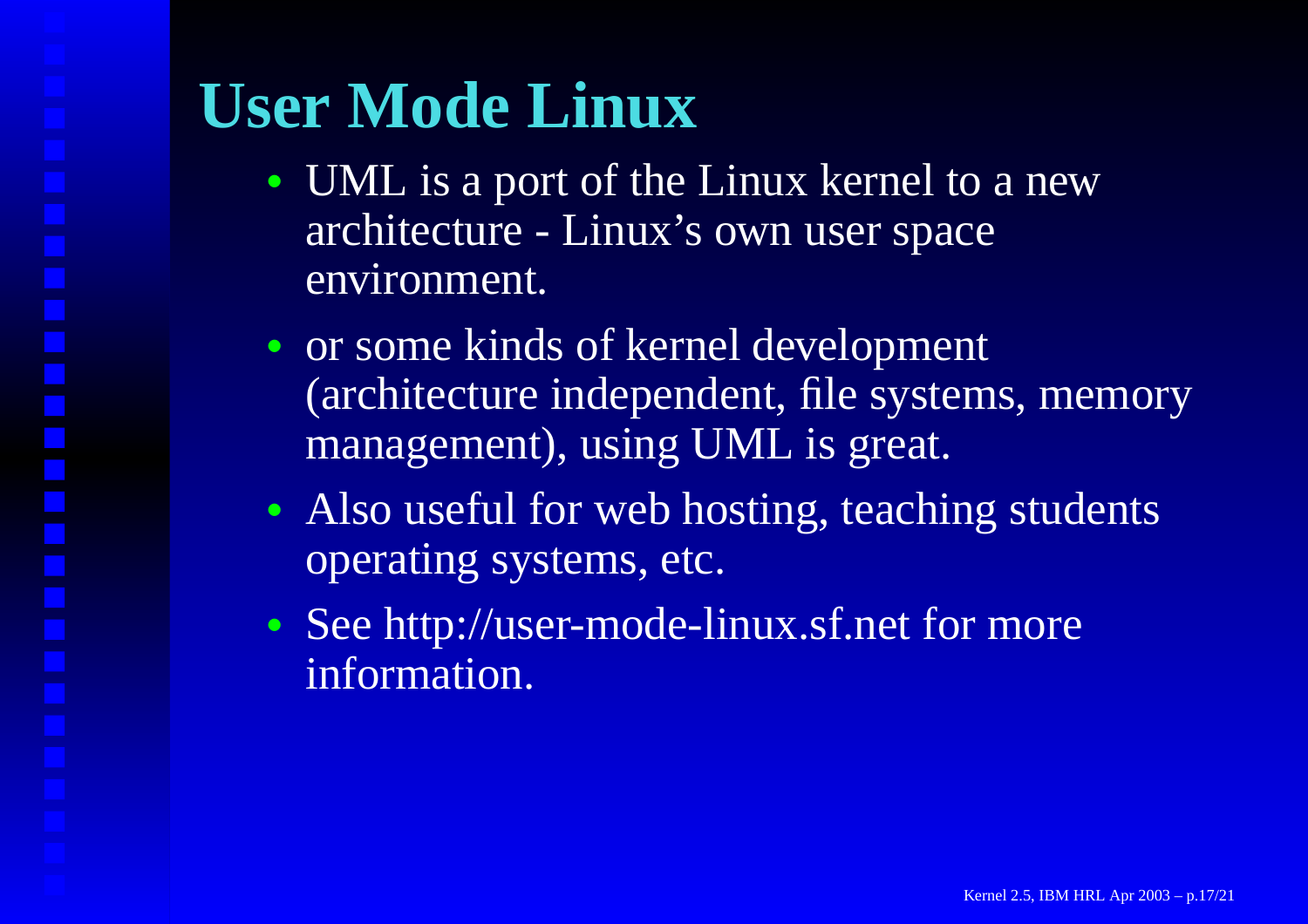# **Kernel Hacking**

- Linus now uses BitKeeper, a SCM system. The kernel is also available via CVS, subversion and other systems.
- rate of development has gone drastically up.
- kksymoops is merged the kernel will now spit out automatically decoded oopses (no more feeding them to ksymoops). Always enable "Load all symbols for debugging/kksymoops".
- Various kernel sanity checks are now available. Look at your logs occasionally, and tell the kernel hackers if you find anything suspicious.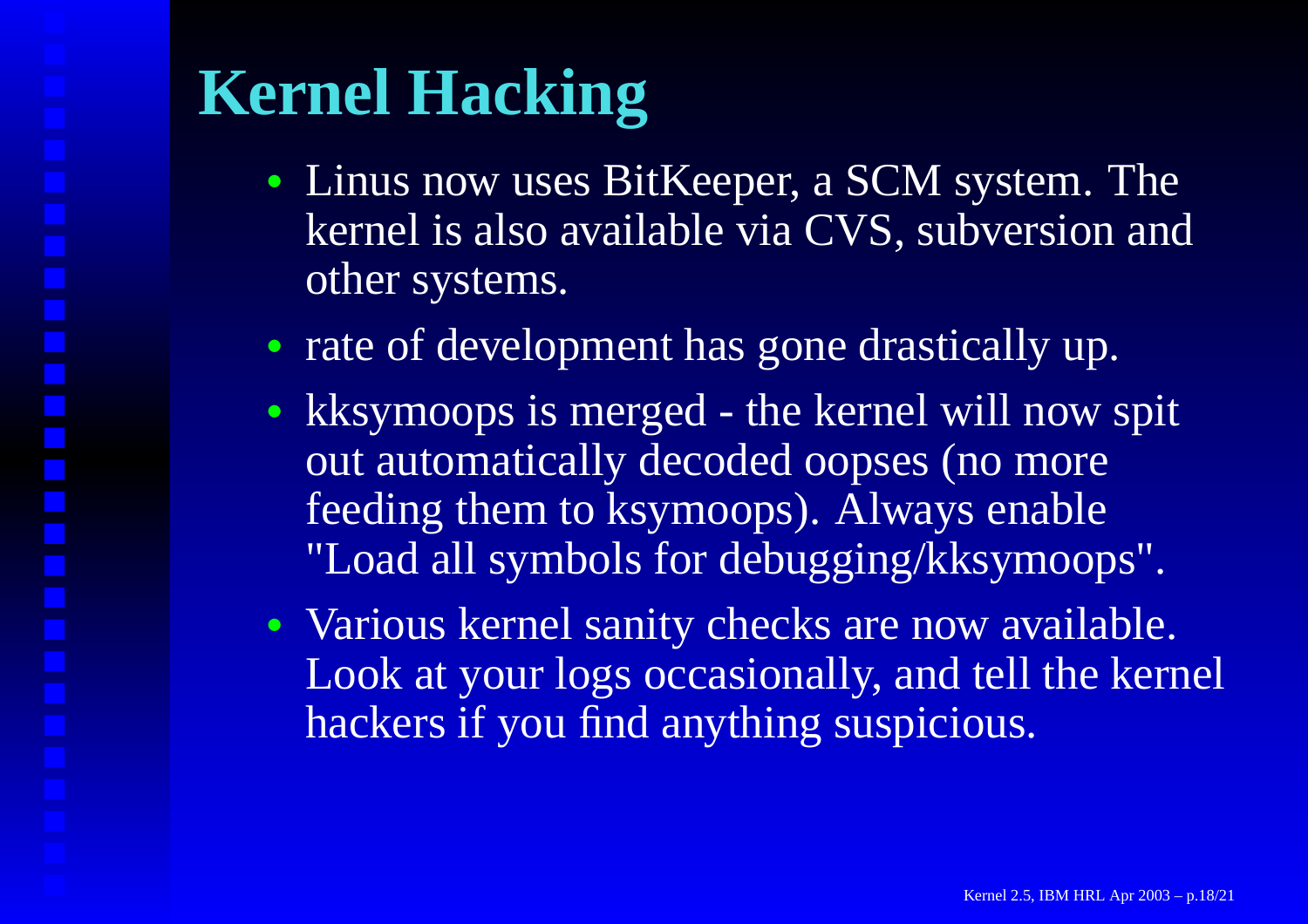#### **crypto**

- A generic crypto API has been merged, offering suppor<sup>t</sup> for various algorithms (HMAC,MD4,MD5,SHA-1,DES,Triple DES EDE, Blowfish)
- This functionality is currently only used by IPSec, but will later be extended to be used by other parts of the kernel. It's possible that it will later also be available for use in userspace through <sup>a</sup> crypto device, possibly compatible with the OpenBSD crypto userspace.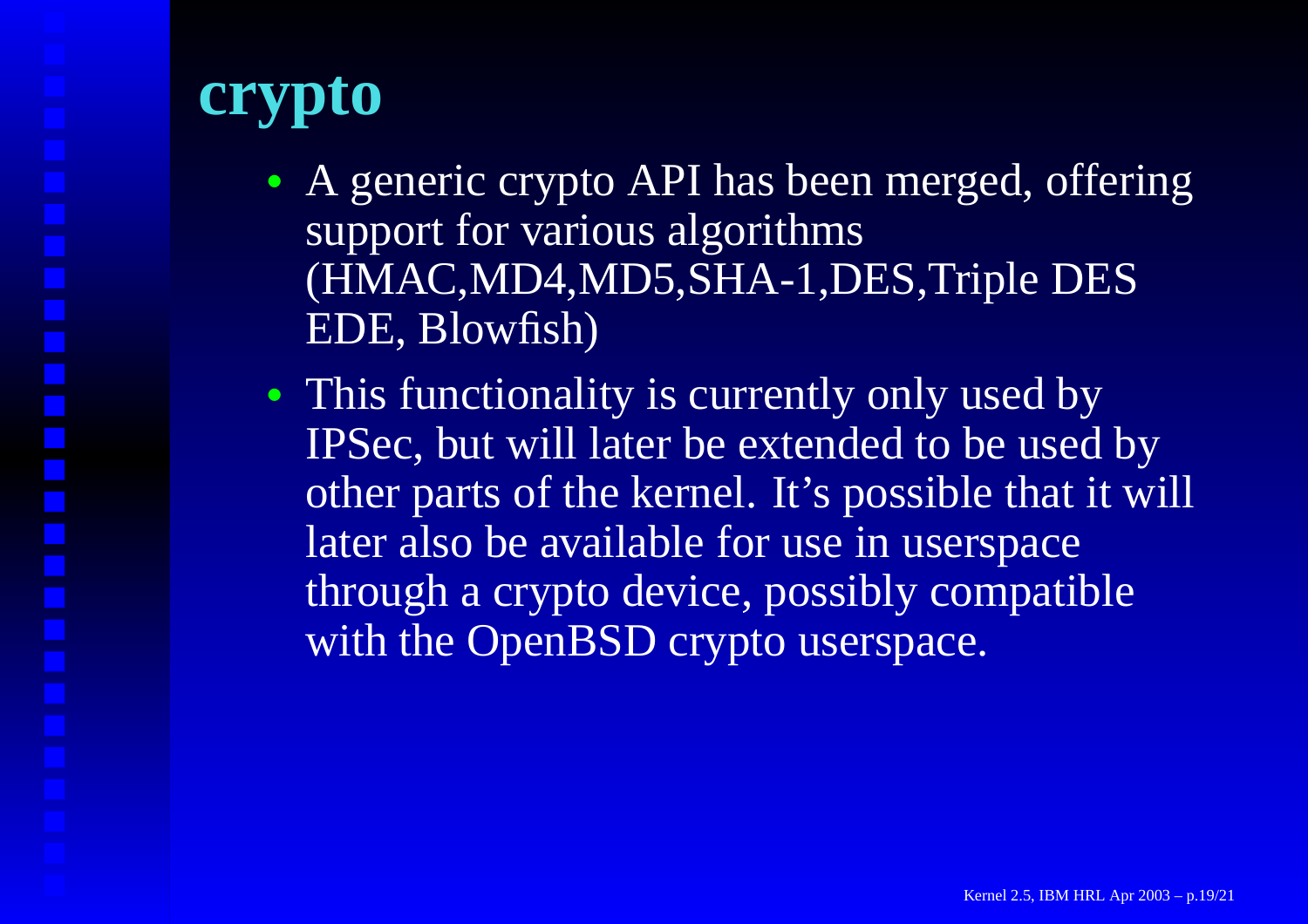#### **New Ports**

2.5 features suppor<sup>t</sup> for several new architectures.

- x86-64 (AMD Hammer)
- ppc64
- UML (User mode Linux)
- uCLinux. 68k(w/o MMU) and v850.

Note that several in-tree ports are lagging behind their out-of-tree variants. Expected to improve as 2.6 draws nearer...